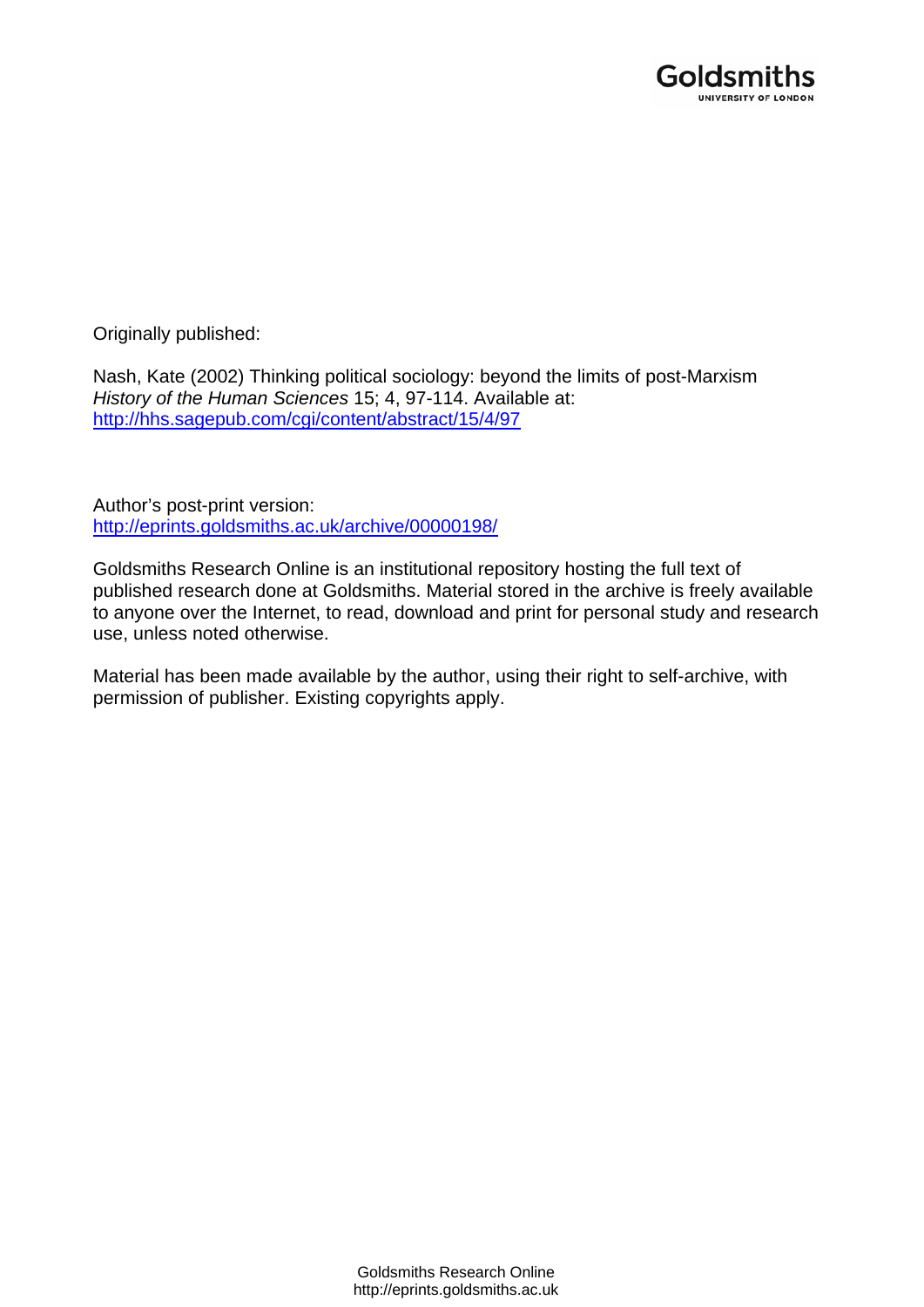# **Thinking political sociology: beyond the limits of post-Marxism**

# Kate Nash

Department of Sociology, Goldsmiths College, London SE14 6NW, UK. Tel: 020 8986 7131. [email: k.nash@gold.ac.uk]

#### Abstract

This article is concerned with post-Marxism and materialism in the work of Judith Butler, Ernesto Laclau and Chantal Mouffe. As 'post-Marxists' these writers use 'material' in a variety of ways, all of which indicate limits and constraints. The article focuses on one version of 'materialism' in this work, a version that is more implied than elaborated, in which 'material' is equivalent to institutionalized performativity or sedimented discourse: to 'objective' social structures and institutions. Post-Marxists often use 'the social' as equivalent to 'material' in this sense, to gesture towards the context in which politics succeeds or fails. I argue that the specificities of 'the social' cannot be theorized from within the terms of post-Marxism itself and that Butler and Laclau acknowledge this limitation in their most recent work. I therefore conclude that post-Marxism needs a supplement that I call political sociology. This is a dangerous supplement in the Derridean sense: a necessary addition that destabilizes the value post-Marxism gives to the distinction between 'social' and 'political' in which the latter is the privileged term.

*Key words:* hegemony, materialism, performativity, political sociology, 'the social'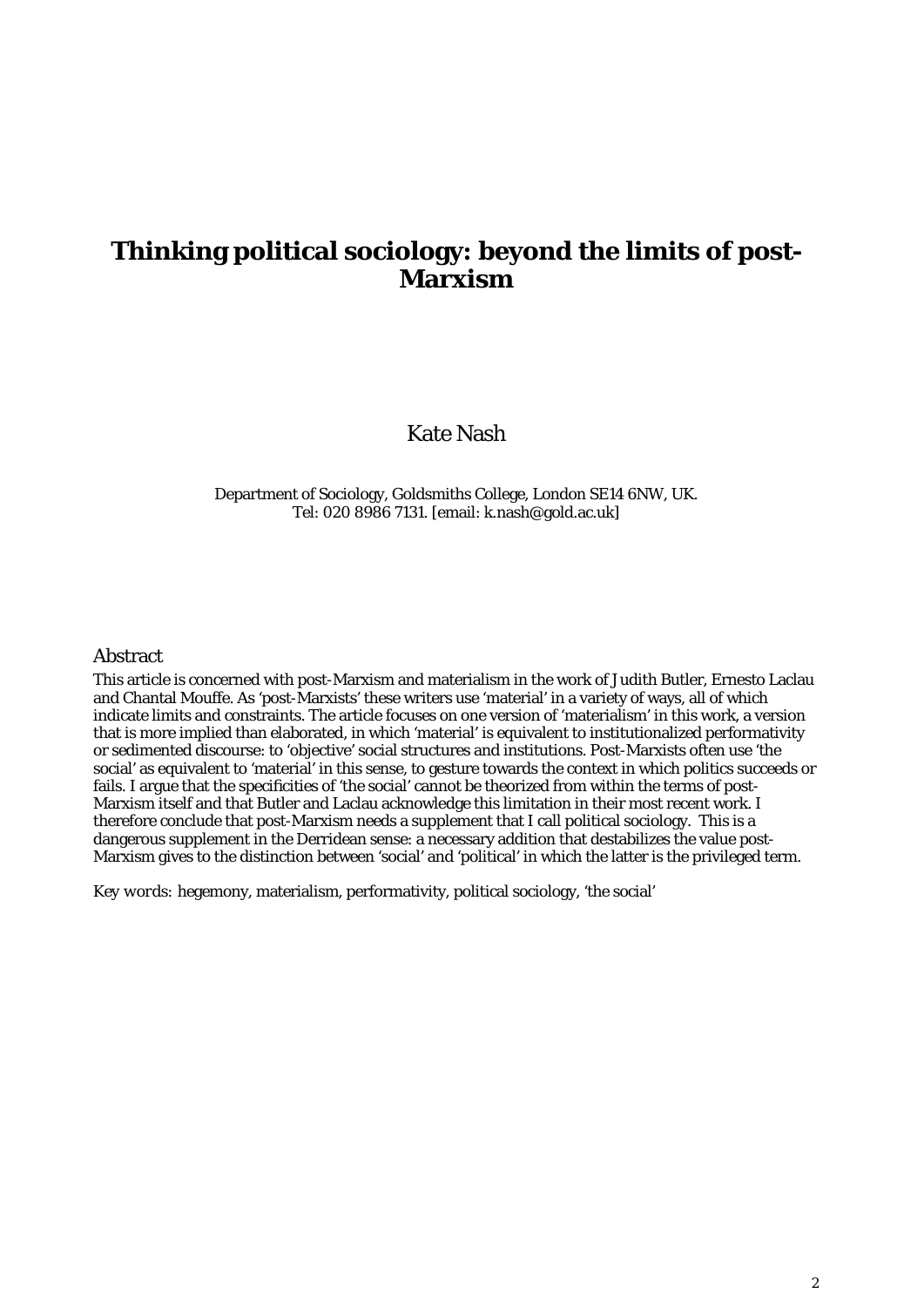This paper addresses the topic of poststructuralist political theory and materialism through the work of Judith Butler, Ernesto Laclau and Chantal Mouffe. It is no doubt because all three identify as post-Marxists (including Butler [2000a: 11], who is not commonly thought of as such), that, despite the contradictions and disagreements between these thinkers and across different texts, the question of the relationship between materialism and politics has run throughout the body of work they have produced.

The terms 'material' and 'political' are themselves, of course, highly contested. As we shall see, 'material' is used in a variety of different ways in this work, though its meanings are not always clearly specified. There are at least four meanings that are clearly defined and elaborated. 'Material' is used as equivalent to 'economic'; as equivalent to 'substance'; as opposed to 'ideal'; and as praxis. There is a further sense of 'material' that is more implied than elaborated in the work of Butler and of Laclau and Mouffe, as equivalent to 'the social' and opposed to 'the political'. 'The social' is often used in this work to gesture towards the sense of 'material' that runs through all these different meanings: the idea of limit and constraint. In this article I will argue that the specificities of 'the social' cannot be theorized from within the terms of post-Marxism itself, which always already relies on an unspecified understanding of actually existing social structures and institutions, and that post-Marxism therefore needs a supplement that I call political sociology. The necessary supplement to post-Marxism should be compatible with the understanding of 'the political' as constitutive that has been argued for so persuasively in this work. As distinct from 'politics', which involves the contestation of hegemonic subordination, 'the political' is conceived of as 'inherent in every human society and [as] determin[ing] our very ontological being' (Mouffe, 1993: 3). A supplementary political sociology must go beyond the limits of post-Marxist political theory, however, to develop systematic analyses, based on empirically oriented 'middle-range' theory, of what is under-theorized in this body of work: it must offer empirically and conceptually revisable accounts of the structures and institutions that always risk limiting 'politics' in particular social formations.

The 'material' of 'the social' is less excluded from theoretical consideration in post-Marxism than relied on and yet impossible to theorize from within the terms of post-Marxism itself. In this sense, political sociology is a dangerous supplement that marks the limits of post-Marxism as a political theory (Derrida, 1974). 'Adding' political sociology to post-Marxism is not an innocent or simple addition; it is a necessary addition that destabilizes the very terms within which the distinction between 'the social' and 'the political' is drawn.

#### Judith Butler: materialization and its limits

There are two quite different, and contradictory, versions of materialism in Judith Butler's work. Surprisingly, on occasion, Butler simply treats 'material' as equivalent to 'economic'. In an article published in *New Left Review* in 1998, 'Merely Cultural', Butler opposes her views to those of unnamed commentators on the left who, she says, claim that the politics of social movements is largely irrelevant or even pernicious because of its divisive effects. She takes the lesbian and gay movement as the critical case since, she says, queer politics is seen as the most cultural and the least relevant in that it is the furthest from any involvement in socio-economic struggles. Butler argues that, on the contrary, the concerns of the queer movement are absolutely central to any socialist strategy because the production of heterosexuality is essential to the reproduction of capitalism. Butler uses 'material' as interchangeable with 'political economy' in this case, then, and her article is studded with quotes from the works of Marx and Engels to this effect (e.g. Butler, 1998: 39). In fact, she restates what she takes to be the most useful insights of Marxist feminists of the 1970s to make her argument that there is no absolute, ontological distinction between cultural and economic concerns. She describes how Marxist feminists analysed the family as the site of reproduction of heterosexual persons as a condition of the reproduction of the capitalist mode of production itself: production requires reproduction. She then extends the analysis to encompass the production of homosexuality as an 'abject', delegitimated identity that provides a condition of the production of heterosexuality as normal and normative. The production of sexuality is not simply cultural, it is functional to the capitalist economy (Butler, 1998). The production of sexuality is, therefore, material in this sense.

Butler's argument is surprising in many respects, not least because in restating functionalist Marxism, she is restating a position that for many provoked a dissatisfaction that was the starting-point of post-Marxism (Barrett, 1980, 1991). Butler's discussion of the issues is, in fact, extremely underdeveloped (see Fraser, 1998). Her use of Marxist functionalism is incompatible with the main body of her own work and specifically with the second conception of 'material' to which she is committed.

In *Bodies That Matter* Butler develops quite a different understanding of materiality. She sees it as a process taking place in time, rather than as a self-subsisting substance, so that she explicitly discusses *materialization* rather than 'material' as such. Matter is not to be seen, she argues, as 'site or surface, but as *a process of materialization that stabilizes over time to produce the effect of boundary, fixity and surface we call matter*' (1993: 9; original emphases). She is concerned with the materiality of sexed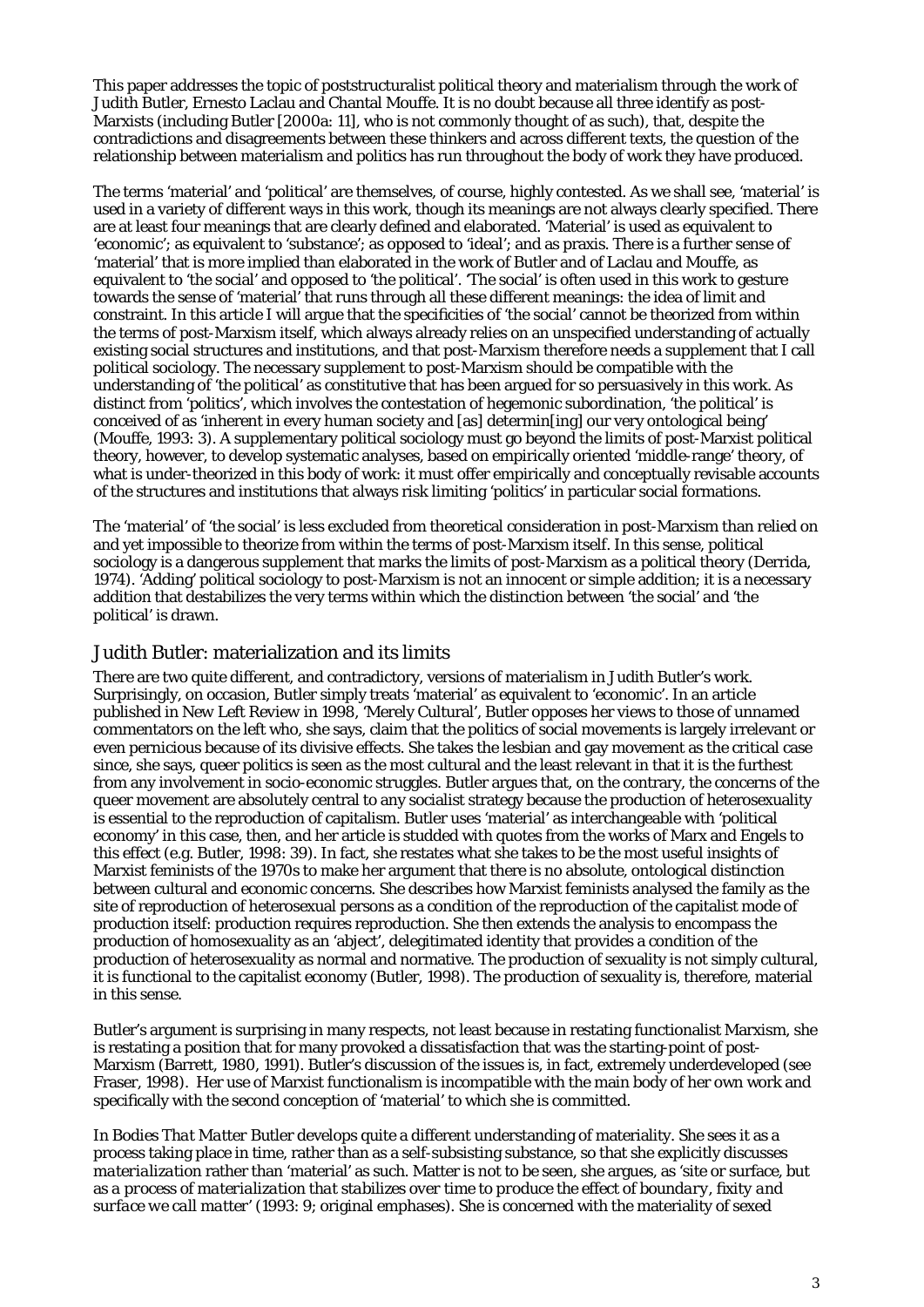bodies in this work, arguing that sex is produced through regulatory norms that delegitimate certain bodies and possibilities of identification while fixing others as 'natural'. She sees materialization as produced in what she calls performativity, practices involving words and acts that produce effects or a transformation in the situation in which they are enacted. She gives medical norms as an example, arguing that the 'girling' of an infant by naming it 'she' rather than 'it' brings the human subject into the domain of language, kinship and other authorities, which work to reinforce or contest this naturalized effect (1993: 7–8).

Sex is material, Butler suggests, in that although it is socially constructed it is not therefore a 'fiction'; it is rather a necessity within which we live, 'without which life itself would be unthinkable' (1993: 6). Nevertheless, she is at least as concerned with the subversion of this 'necessity' as with its consolidation. For Butler, performativity involves the institution of regulatory norms through their repetition, and this repetition is at the same time the condition of possibility of their subversion. Here she follows Jacques Derrida's discussion of John Austin's ideas in 'Signature, Event, Context', though, as we shall see, Butler also marks a difference between her theory of performativity and Derrida's (Derrida, 1988). She argues that performativity involves *citation*: the authority with which a performance is endowed depends neither on the intention of the performer nor on the context in which it is enacted, but on the forceful conventions it mobilizes and at the same time conceals through repetition. Every citation is unstable: dependent on the exclusions performatives have executed in the past and, because it must be repeated in order to be effective, open to re-citation in novel ways that may subvert the regulatory norms it produces. To return to Butler's example of 'girling', she argues that a 'girl' is compelled to cite the norm in order to continue to qualify as a viable human subject, to enact a corporeal femininity that can never be achieved once and for all. There is always, therefore, the possibility of subverting the performance or of resignifying it in radically new ways.

This possibility is, for Butler, the site of politics. It is the possibility of creating new conventions and of pluralizing legitimate identities. In her first book on this question, *Gender Trouble* (1990), Butler focussed on parody as a way of subverting gendered performances, speculating that drag may show up the naturalized unity between sex, gender and sexuality constructed in conventional performances of 'women' (or, less commonly, 'men'). Later, in *Bodies That Matter* (1993), in response to those who mistakenly concluded from the earlier work that she saw sex as voluntary, an appearance we put on with our clothes, she insisted that gender is not so easily subverted. Drawing on the conventions of gendered embodiment, drag may involve denaturalization *or* reidealization. As a performance of excessive theatricality, drag is political insofar as it is 'the site of a certain ambivalence'; the agents of queer politics are both implicated in and opposed to the regimes of power within which they are constituted (1993: 125).<sup>1</sup> As we shall see, it is this issue of the success or failure of performative politics that leads Butler towards Laclau's and Mouffe's theory of hegemony as a way to contextualize constraints and limits on its possibilities in concrete social contexts.

Butler's second conception of 'material' may also be seen in terms of the Marxist tradition, as similar to Marx's idea of praxis. Indeed, Butler herself notes this, quoting Marx's first thesis on Feuerbach to the effect that materialism must be seen as 'sensuous, human activity', the ongoing transformation of matter in social practices (1993: 31 and n.). It is, however, quite at odds with the functionalism she espouses in the first conception of 'material' as 'economic'.<sup>2</sup> In fact, if matter is conceived of as 'materialization' through performativity, as a process of transformation over time, the very idea of 'the capitalist economy' is a reification of a set of complex and always unstable practices (Gibson-Graham, 1996).

Marxist functionalism is, then, incompatible with Butler's theory of performativity. However, it is clear that the way in which Butler uses it to supplement her theorization of politics is indicative of a lack in the theory of performativity itself. Butler has, in fact, articulated this need by distancing her theorization of performativity from that of Derrida. She argues that his conception of performativity is inadequate because it is too formal and lacks an understanding of power. For Derrida, 'iterability' or citation involves the repetition of signs that break with previous contexts. Iterability is the structural characteristic of every mark; a sign must always break with previous contexts in order to function as such and it is, therefore, susceptible to failure. In Butler's terms, it is open to subversion and resignification. Butler argues that Derrida's account is inadequate because it is necessary to consider the *social* context within which signs actually operate in order to understand how they work: why is it that some break with previous contexts more easily than others? And why do some carry more force and efficacity than others? She argues that Derrida's account of performativity must be supplemented with a theory of the '*social iterability*' of performances as implicated in relations of power (1997b: 152).

In this discussion of Derrida's theory of performativity, Butler implies that her own theory does not suffer from such deficiencies. However, this is far from evident. Butler apparently takes it that because she has elaborated a theory of performativity as cultural, as embodied and embedded in social practices that are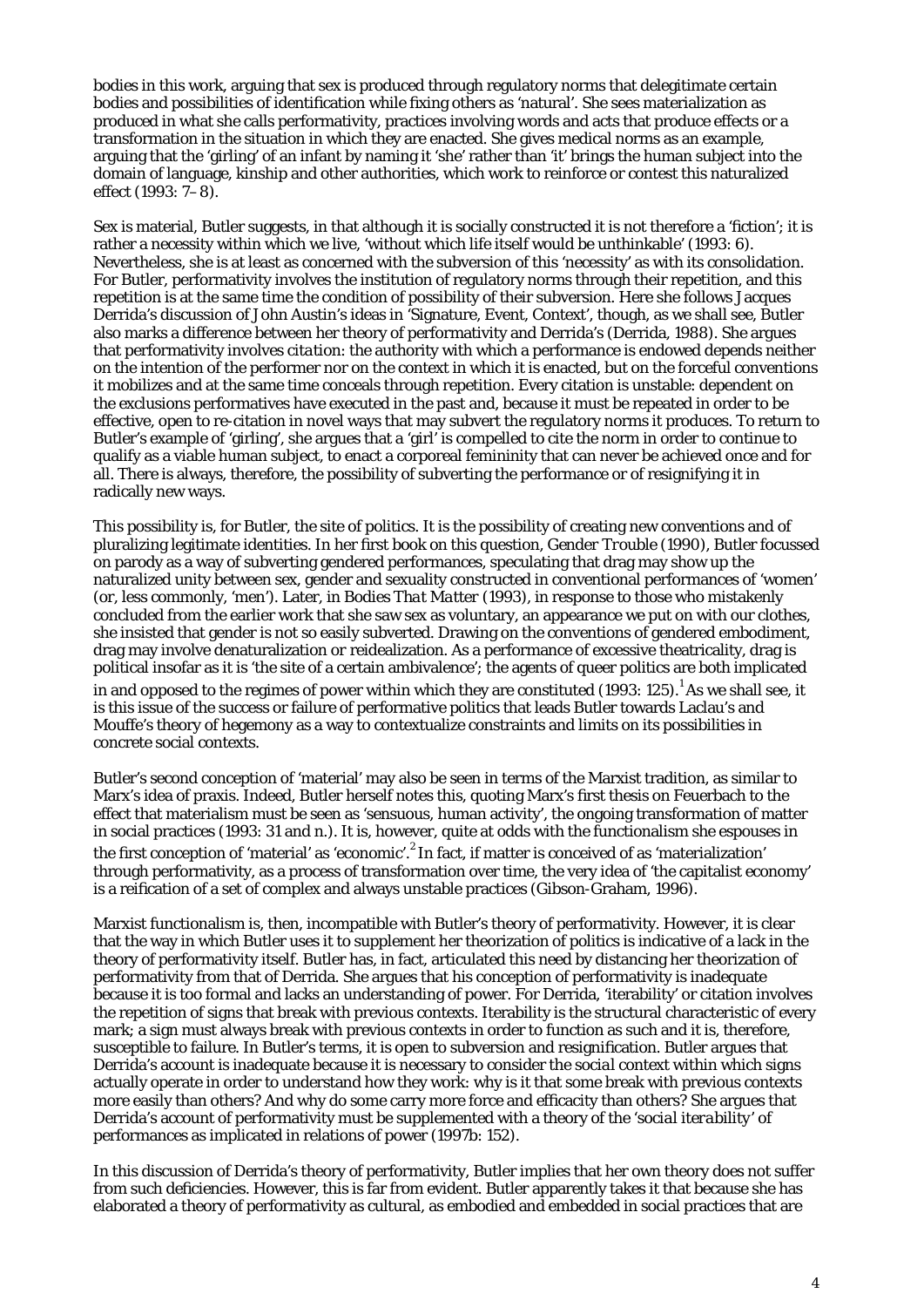implicated in power relations, rather than as textual, it is not susceptible to the same kinds of criticisms. However, demonstrating *awareness* that performativity is always caught within the workings of power is not the same as theorizing how this happens to a greater or lesser extent in different contexts. It falls far short of the theory of social context that Butler implies is required by the theory of performativity. If, as Butler argues, the political possibilities of subversion formally inherent in every performance can only actually be realized under certain social conditions – when signs are able to break with previous contexts and contribute to the production of a new situation – what is needed is an understanding of those conditions under which such a break is likely to take place and of those that hinder the creation of 'something new'. In the terms I am using here, Butler's theory of politics as performativity requires a political sociology: generalizations concerning relatively enduring social institutions and structures that influence which performances are likely to succeed.<sup>3</sup>

Although she has subsequently been more critical of Laclau's work (Butler, 2000a, 2000b, 2000c), Butler apparently saw the theory of hegemony he developed with Mouffe in the 1980s as the theory of 'social iterability' she identified as necessary for her understanding of politics as performative (Butler and Laclau, 1997). In other words, Butler took the theory of hegemony to provide a political sociology as a supplement to the theory of performativity.

### Ernesto Laclau and Chantal Mouffe: material discourse

As post-Marxists Laclau and Mouffe clearly position themselves in the materialist tradition, opposed to idealism. In accordance with their iconoclastic reading of that tradition, however, they rework this opposition in an original way. They argue that the most important understanding of materialism does not involve claims about the existence and importance of reality external to thought; it is rather the 'affirmation . . . of the ultimate irreducibility of the real to the concept' (1990: 107). Where idealists like Hegel and Plato see the real as essentially rational thought, materialists should understand it as exceeding all determinate form and therefore any possible apprehension in thought. Drawing on the non-referential linguistics of Saussure and, like Butler, on the work of Derrida, Laclau and Mouffe argue that a genuinely materialist political theory sees all supposedly self-identical objects as constituted only in unstable relation to others and therefore as fundamentally precarious and incomplete. This instability is crucial to Laclau's and Mouffe's political theory because it provides the conditions for the articulation of differentiated identities into new relations that can rework and oppose existing relations of domination. It is in this sense that 'the political' is ontological: it determines who we are and what is possible out of antagonisms that structure the very limits of the symbolic.

There is another sense of 'material' that is implicit in Laclau's and Mouffe's work, however, that they address only summarily: the sense in which 'actually existing' social structures and institutions constrain political possibilities. This is the sense of 'material' that is so important to the way in which Butler has sought to use their work. Laclau and Mouffe deal with this sense of 'material' under the concepts of 'discourse' and 'hegemony'.

Laclau and Mouffe are clear that discourse is not to be seen as simply linguistic. It combines linguistic and extra-linguistic dimensions in social practices. 'Discourse' involves the use of a word or phrase as an act that situates its meaning in a social context and in relation to other terms (1985: 100–3). In fact, although Butler's theory of performativity has been developed using other resources, it is clear that it has much in common with this understanding of discourse: both performativity and discourse enact, and so bring about, the states of affairs that are presumed to exist prior to that enactment.

The theory of hegemony builds on this understanding of discourse. There are various different senses of 'hegemony' in Laclau's and Mouffe's work (Howarth, 2000: 109–11). Typically, 'hegemony' as developed from Gramsci's (1971) writings is taken to indicate the way in which social relations are formed through consent rather than imposed. One of the most obvious ways to understand how a theory of hegemony is developed by Laclau and Mouffe, and that which best suits Butler's use of it, is that it offers tools for analysis of the way in which social forms are politically constituted through the articulation of unstable signifiers in concrete practices. According to this understanding, although the social field should not be seen as made up of determinate institutions and structures with clear boundaries, it is not for that reason entirely chaotic and fluid. Hegemony is (only ever partially) achieved insofar as it effectively constructs 'horizons of intelligibility' that 'delineate what is possible, what can be said and done, what positions may legitimately be taken, what actions may be engaged in, and so forth' (Norval, quoted in Smith, 1998: 64). According to the different senses of 'material' I have identified in this work, then, the *material*  indeterminacy of social forms enables the hegemonizing of meaning, fixing it in relatively stable, *material*  social formations that limit actual political possibilities in specific ways.

Laclau's and Mouffe's understanding of politics is certainly in sympathy with that of Butler if hegemony is understood in this way. For them a hegemonic 'horizon of intelligibility' is unstable and always, therefore,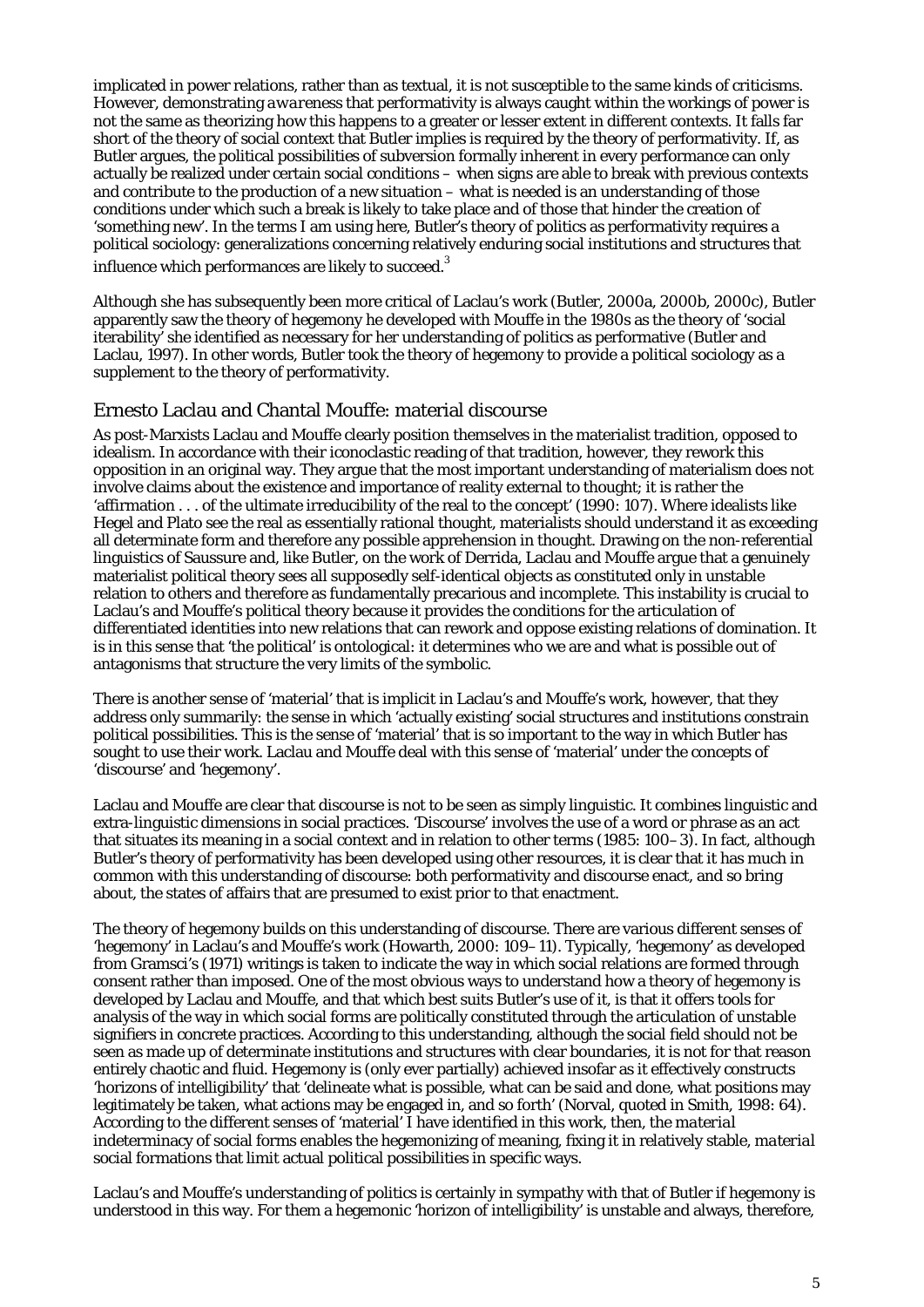open to rearticulation in new forms. According to Laclau and Mouffe (1985), discursive formations are always realized through constitutive antagonism such that the unity constructed between different elements can never be finally established as necessary and complete. The unity of political signifiers is 'naturalized' where a hegemonic formation is institutionalized, but the constitutive undecidability of their articulation means that re-signification is always a possibility. For Laclau and Mouffe, as for Butler, this re-signification is the work of politics. The concretization of hegemonic articulations involves power that works to exclude alternative frameworks. Politics is the realization, in the first instance, of the possibility of other possibilities, and then, potentially, of radically different alternatives in a counter-hegemonic discourse.

Furthermore, Laclau and Butler also have compatible understandings of 'the social'. As we have seen, in Butler's call for a theory of 'social iterability', 'social' stands in for the relative fixity of regulatory norms and their resistance to subversion in particular contexts. Similarly, Laclau distinguishes between 'the social' and 'the political' (1990: 33–6). 'The social' is the routinization or sedimentation of discourse and the construction of 'objective' institutions and structures. 'The political', on the other hand, is the reactivation or rediscovery of the fact that what are taken to be 'objective' social forms are actually nothing more than contingent constructions that may be reconfigured in new ways.

However, despite the compatibility of their approaches in these respects, it is far from clear that Laclau's and Mouffe's theory of hegemony provides the tools of a political sociology to complement Butler's theory of performativity. The convergence between Laclau's and Mouffe's theory of hegemony and Butler's theory of performativity has been emphasized in Anna Marie Smith's (1998) interpretation of their work which is also an attempt to make its sociological implications more apparent. Smith's interpretation has been made partly in response to critics who argue that Laclau's and Mouffe's radical constructivism is inadequate to theorizing the social and historical conditions in which structures and identities are actually formed. She sets out to make explicit the theory of structures and institutions she sees as implied in the work of Laclau and Mouffe as a response to criticisms that they overemphasize contingency at the expense of the relative fixity of historical formations.

Smith's sociological interpretation is, however, rather creative with respect to Laclau's and Mouffe's theory of hegemony. Laclau and Mouffe do use terms from sociological theory, but their theory of hegemony has been developed as a meta-theory, at a high level of abstraction, and what the *content* of those terms might be is unclear. The difficulty of reconciling metatheory with a political sociology concerned with more concrete structures and institutions runs through Smith's interpretation. As she points out, Laclau's and Mouffe's theory of hegemony should not be seen as prescriptive of any particular form of institutional analysis. The advantage of the theory of hegemony is precisely that it sensitizes us to the particularities of identity formation and complex structural positionings. The anti-essentialist project of the theory of hegemony dictates that there is no a priori necessity for any particular combination of social elements. On this basis she suggests that any general account of social institutions must be built 'from the bottom up', study by study, comparing similarities and differences across cases (Smith, 1998: 159–60). Although this is in some ways an attractive solution to the problem of how to develop a political sociology that would remain sensitive to contextual specificities and multiple subjectivities, it is difficult to see how it might work in practice. The possibility of realizing such a project seems to depend on a further claim made by Smith, that the theory of hegemony can be used to *detect* structures and institutions that create limits for political practice (1998: 106). It seems to me that there are certain aspects of Laclau's and Mouffe's theory of hegemony that make this impossible.

Laclau's and Mouffe's theory of hegemony is governed by an tendency towards *de*construction that makes it difficult to use as an instrument for theoretical *re*construction. This is evident, for example, in their deconstruction of the Marxist tradition. Their aim is certainly not to jettison Marxism in its entirety but rather to retain transformed, 'de-essentialized' concepts that they take to be of continuing value (Laclau, 1990: 178–9). Indeed, they do retain certain Marxist terms: 'hegemony', of course, but also 'capitalism' and even, on occasion, 'the State' (Laclau and Mouffe, 1985). However, the status of these terms as sociological theory, that is, in relation to historically specific institutions and structures, is unclear. This is because Laclau's and Mouffe's deconstruction of Marxist sociology is governed by more abstract philosophical, or more accurately anti-philosophical, principles. In an article called 'The Impossibility of Society', Laclau makes a clear statement of the perspective that guides their deconstruction of Marxism. As we have seen, it is a precept of Laclau's and Mouffe's materialism that any form of objectivity is impossible, because social forms are never fully present to themselves. Any totality is always constructed in relation to an excess of meaning that surrounds it. This means that it is never fully intelligible as an object of knowledge, never fully itself to be described and defined, but always in some respect indeterminate (Laclau, 1990: 89–92).

However, while this deconstructive impetus is clearly driven by the definition of materialism that Laclau and Mouffe oppose to idealism, it also makes it impossible to theorize the other sense of 'material' to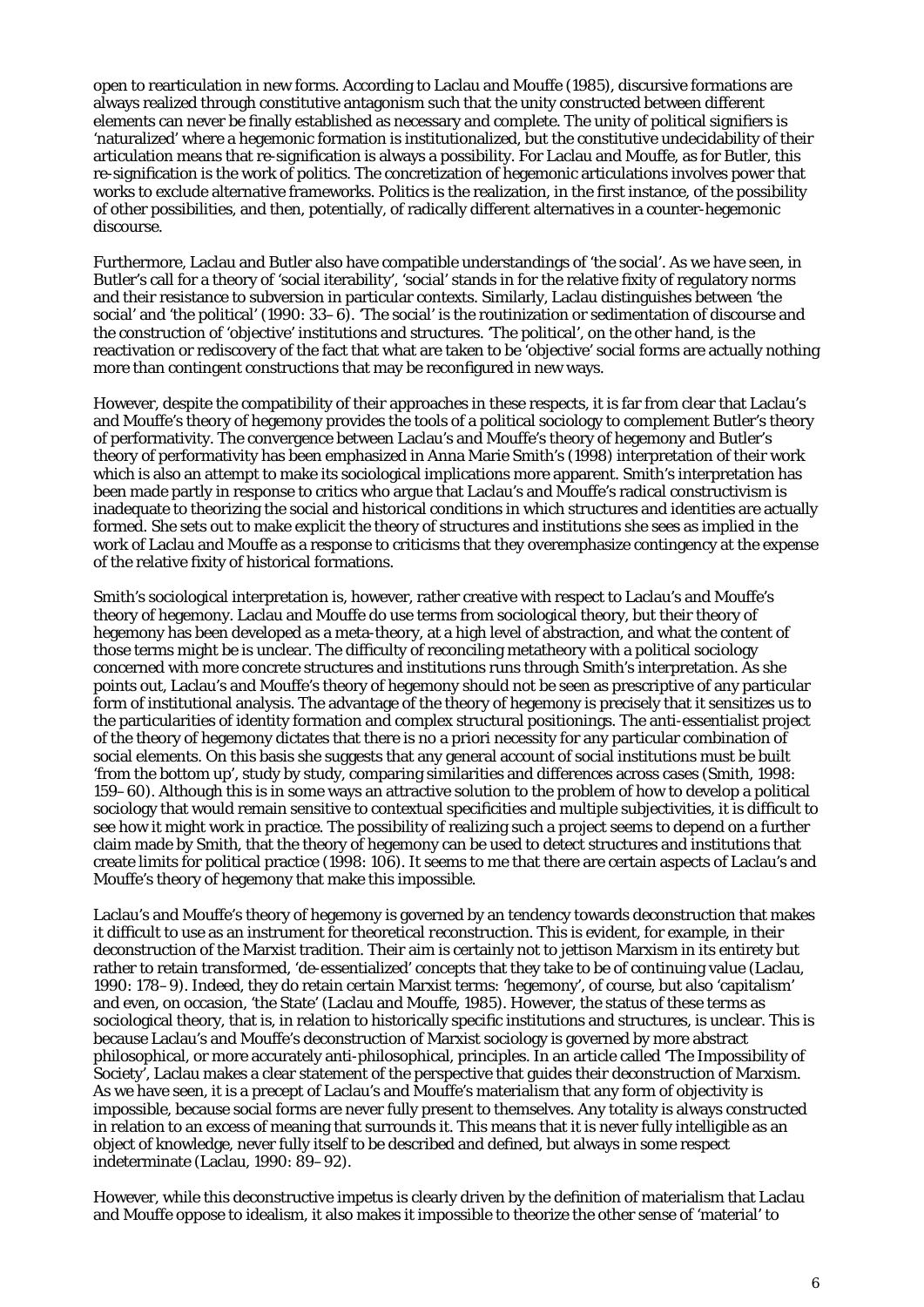which they allude in the theory of hegemony – the way in which social forms are instituted in hegemonic discourse. Their understanding of objectivity as always constituted through negativity makes it difficult to see the validity of any sociological theory that tries to identify or establish a knowledge of social forms since they are, by definition, unknowable.<sup>4</sup> The deconstructive tendency of Laclau's and Mouffe's theory militates against theory-building, which requires the fixing and freezing of a complex and dynamic social process, a naming that recalls the metaphysics of presence against which Derridean deconstruction works. Guided by this deconstructive impetus, their approach suggests that what is important is to turn one's attention towards the falsely objectifying claims of sociological theory rather than towards the indeterminate objects of social life. It is not coincidental, then, that Laclau's and Mouffe's reconstruction of the Marxist tradition has been so much less developed than their deconstruction. The tendency towards deconstruction at a meta-theoretical level by no means encourages reconstruction at the less abstract level of sociological theory.

It is not, of course the case that all uses of the theory of hegemony must *necessarily* neglect theorybuilding simply because Laclau's and Mouffe's own work focuses less on the reconstruction of sociological theory than on its deconstruction. It is rather that the theory of hegemony does not itself provide the tools with which to construct such theory. Developed out of the Marxist tradition, it may now be used to deconstruct any theory that posits necessary, a priori social relations and objective structures. In principle it is then possible, in addition to deconstructing sociological theory, to reconstruct its objects using such concepts as 'hegemony', 'articulation' and 'antagonism' to build up an understanding of a particular social configuration. It is in this way that Smith's proposed methodology for theory-building may be understood. She sees generalizations as possible and worthwhile only if they are made on the basis of comparing similarities and differences across concrete analyses of social formations; otherwise, they go beyond the configurations to which they are appropriate, universalizing the specific and contingent and obscuring detailed differences and important exceptions (1998: 159–60; see also Fraser and Nicholson, 1990). However, Laclau's and Mouffe's concepts cannot be used to identify the *content* of relevant generalizations concerning similarities and differences: though derived from a particular tradition of thought, they are conceived of as universal tools of analysis (Laclau, 2000c: 200). As Laclau himself argues, 'Any social theory worth the name tries to isolate forms of structural determination which are context-specific in their variation and relative weight, but tries also . . . to build its concepts in such a way that they make social, and historical, comparisons possible' (ibid.: 189). But insofar as structures named as 'capitalism' or 'the State' are context-specific, the quasi-universal, and therefore relatively 'empty', tools of discourse analysis have nothing to contribute to a discussion about how and why we might delineate them in one way rather than another in a particular historic and geographic social formation. The only way Laclau's and Mouffe's post-Marxism may be used to analyse particular social formations is by employing middle-range sociological theories alongside it, to identify institutions and structures that cannot be 'detected' using discourse analysis.<sup>5</sup>

Laclau's and Mouffe's theory of hegemony is not, then, a political sociology of the kind that I have argued Butler has identified as necessary to supplement her theory of politics as performativity. Nor is it possible to build a sociological theory using concepts developed from within its terms, as Smith has proposed – at least, not without supplementing it with sociological theory imported from elsewhere. In fact, Laclau does import sociological theory into his work on occasion, citing Lash's and Urry's (1987) analysis of disorganized capitalism, for example, as useful for understanding contemporary social forms within which new spaces of political struggle should be identified (Laclau, 1990: 58–9). He does not, however, discuss the implications of this sociological theory for his analysis of politics, nor elaborate on its relation to the terms of post-Marxism. It is a necessary addition that goes unacknowledged in Laclau's work: an addition that should not be necessary. Post-Marxism as I have analysed it here in the work of Butler and of Laclau and Mouffe productively develops the political implications of Derridean deconstruction.<sup>6</sup> However, the deconstructive understanding of the precarious instability of any identity that is so productive for this work also makes it impossible to develop concepts from within its own terms to deal with the relative fixity of 'the social' towards which post-Marxists gesture. The post-Marxist theory of hegemony has little to offer towards a materialist understanding of the *limits* of politics.

### Laclau: political logics and political sociology

In a number of recent statements, Laclau has sought to distinguish post-Marxism from sociology. In a foreword to a collection of studies from the Essex programme in discourse analysis, inspired by *Hegemony and Socialist Strategy*, Laclau (2000a: x–xi) states that he sees this work as setting out the conditions for any possible sociological analysis, rather than as elaborating a sociological analysis as such. Again, in a footnote specifically directed against Smith's attempt to develop a sociological theory from this work, he states that the research programme to which he subscribes is concerned with 'formal analysis and abstraction' rather than with the 'factual and journalistic accounts' he associates with the empiricism of sociology (2000b: 86–7). Such comments may, of course, be read, not as against sociology as such, but rather as against inadequate sociology: which does not take into account the conditions of its own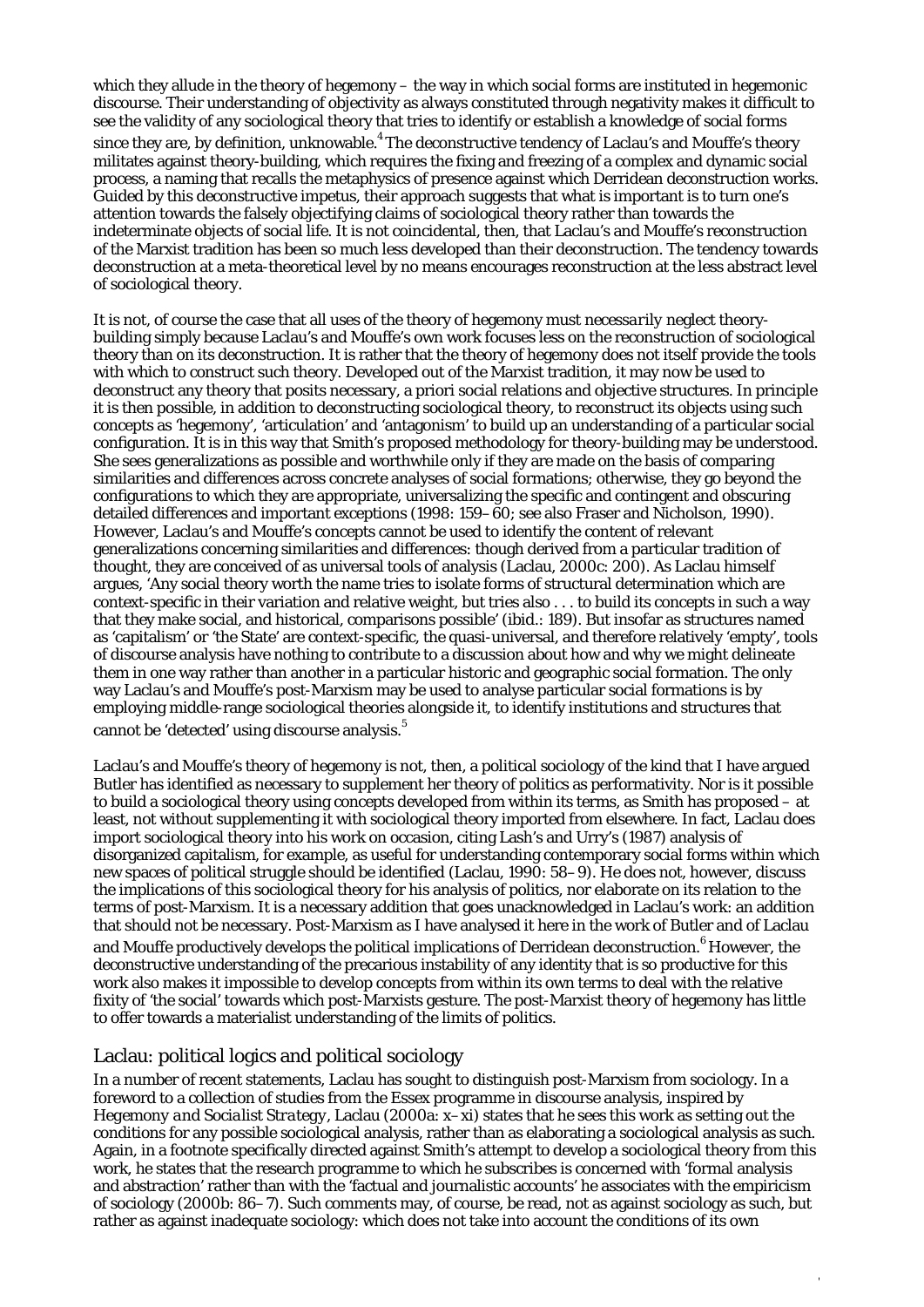possibility, or which relies on 'facts'. However, the direction of Laclau's own thinking suggests rather that he sees the theory of hegemony as offering tools for the analysis of 'political logics' that are apparently quite independent of social structures and institutions. In this respect Laclau's conclusion is close to the position argued for in this paper: that the theory of hegemony does not, in fact, offer tools for the analysis of 'the social' at all. The question this raises, however, is the following: can such an analysis dispense with political sociology altogether?

In a recent series of essays in which Laclau debates post-Marxism with Judith Butler and Slavoj Zižek (2000), he suggests that formal and abstract 'political logics' are the object of study of the theory of hegemony. 'Political logics' are ambiguously related to the constraints of actually existing structures and social institutions in this account and, as we shall see, insofar as what Laclau is formulating is a methodology, he actually gives a good deal of scope to political sociology. In some respects, however, he seems to see 'political logics' as analysable quite independently of social context. He differentiates his understanding of hegemony from that of Gramsci, for example, in relation to Gramsci's own rather contradictory distinction between state and civil society. Laclau (2000b: 50) suggests that, according to Gramsci's own understanding, hegemonic 'collective will' does not respect this distinction in *social reality*  so that what is to be analysed is 'a horizon of intelligibility of the social which is grounded not in *topographies* but in *logics*'. The point here is that the concrete, actually existing structures and institutions with which sociologists might be concerned are of secondary importance to the 'logic' of hegemony that is to be analysed by the post-Marxist political theorist.

The fact that Laclau continues to see 'politics' as 'constitutive of the social' does not compromise the independent relation between the two that is so important to the sphere of analysis he is carving out for the theory of hegemony. He has identified two political logics that are 'constitutive of the social': the first is that of 'difference' which separates out particular social identities; the second is that of 'equivalence' in which differentiated identities are seen as substitutable in relation to an 'empty universal' (2000c: 193– 4). It is the latter that is particularly important to Laclau since he argues that a genuine politics of the left, which could compete with the current neo-liberal consenus, is only possible in relation to such a universal (2000d: 306). Laclau presumably sees this logic as 'constitutive of the social' when it is successful; that is, when it becomes sedimented in new social structures and institutions. In this respect, 'the social' is not seen as important to political analysis as such; it is just an effect of politics.

However, questions of the relation between 'the social' and 'political logics' also arise prior to the effect of the political on the social – in two main ways. First, Laclau argues that although political logics always take one of these two forms, the possibility that either of them will actually arise in any particular case is not determined by its formal characteristics. Secondly, the concrete content of either of these forms, the identities that are articulated as different or as equivalent, is 'contextually dependent' (2000c: 192). According to this account, far from being independent of 'the social', in every respect except their formal characteristics political logics are conditioned by social context.

From the point of view of the argument I am developing here, this understanding of politics as conditioned by 'the social' is very close to that of Butler. While 'politics' involves radical change and new possibilities, 'the social' is limit and constraint, involving the possibility that new possibilities will not actually be realized. As we have seen, this is the domain for which Butler has identified what I am calling political sociology as necessary, to theorize the actually existing structures and institutions within which politics takes place. Insofar as Laclau's thinking on 'political logics' is methodological (and were we unaware of the disdain in which he holds sociology), it would seem from this last point that what he is doing here is demarcating precisely the point at which the theory of hegemony 'runs out' and political sociology should take over political analysis.

However, it is not clear that such a political sociology will be as limited as Laclau's formulations suggest. Even if social space must always be divided according to the two logics he has identified – a suggestion that seems somewhat simplistic – the analysis of their formal qualities apart from the study of the context of their emergence and content is a highly circumscribed exercise. In fact, Laclau's demarcation between the domains of the theory of hegemony and that of political sociology would seem to give to the latter a good deal more to do than to the former.

Let us take the study of social movements as an example. This is far from a random example in that Butler and Laclau and Mouffe frequently refer to social movements, taking them to be the principal agents of radical politics today. There is indeed a large sociological literature on social movements, concerned with the conditions of their emergence, the constraints under which they organize and communicate, their strategies and possibilities of success. For example, there is the 'political process' school of social movement theory that looks at their emergence and development in relation to 'political opportunity structures'. The understanding that has been developed in these studies is that social movements are encouraged or discouraged by changes in state tolerance, reformism or repression (Tarrow, 1998: 18–19).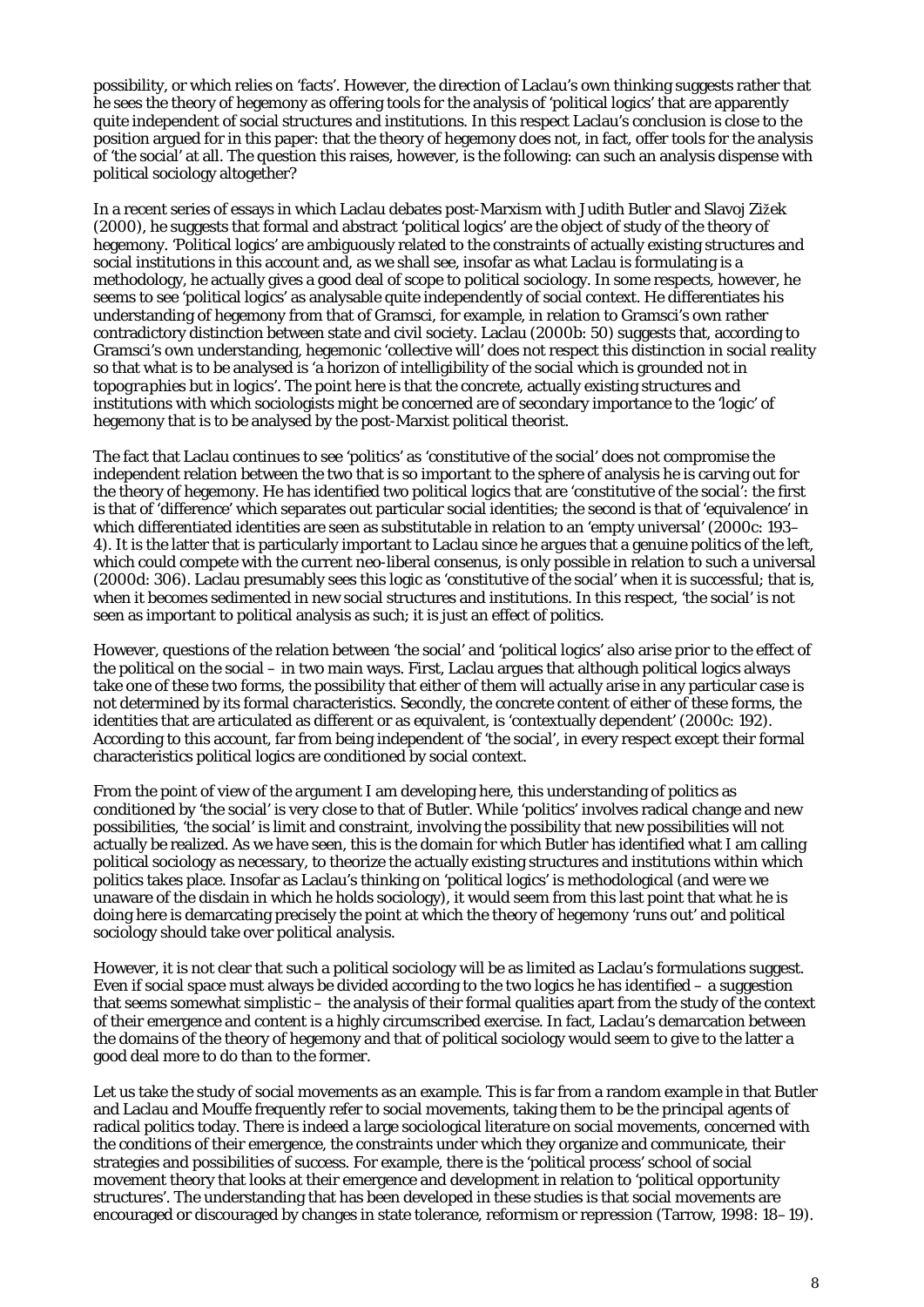This approach is not necessarily incompatible with that of post-Marxism. It is possible to see changes in political opportunity structures in terms of Laclau's 'political logics': in some cases elements of the state elite may be articulated in 'political logics' of equivalence prior to the emergence of mass mobilization. However, what is particularly important from the 'political process' perspective is that it is changes in the state as an institution that make mobilization likely. The state is seen as particularly important in this respect because of its monopolization of force and because claims made by social movements are so often addressed to the nation-state as the power-holder in society. The most dramatic example of a successful political transformation in recent times is the 'Velvet Revolution' that swept Eastern Europe at the end of the 1980s: although it was undoubtedly protest movements in civil society that brought down the totalitarian regimes of the Soviet bloc, this would not have been possible if the government of the USSR had not withdrawn the military support that would otherwise have crushed them. In this case, although the 'political process' model of social movements and the theory of hegemony may take the same object of study, and although they need not be seen as incommensurable, the explanatory value of the 'political process' model exceeds that of the theory of hegemony. It enables us to see how this particular form of collective action was possible at this time and how it was successful in achieving its aims.

This example should not be taken to mean that political analysis must always be concerned with the state as *the* political institution. One of the most important gains of post-Marxism is the shift away from seeing politics as taking place only at this level.<sup>7</sup> What post-Marxism offers in this respect is a way of understanding politics as central to social life rather than as a localized activity with little or no implication for how we think about social change in general. A political sociology that supplements post-Marxism must, therefore, also complement it, taking up the challenge to rethink its own categories, narrowly focused as it has been on activities directed towards state power.

There is, in fact, interesting work already being done along these lines, particularly that concerned with the topics of globalization, global governance and the power and status of the nation-state and on the conditions of emergence of social movements and their radical or reformist possibilities (Nash, 2000; Nash and Scott, 2001). Furthermore, sociology 'after the cultural turn' (Nash, 2001) is resistant to positivism and functionalism that would prioritize the universality of social laws over attention to the specificity of social context, and has much in common with post-Marxism; unsurprisingly given that both bodies of work have been directly and indirectly influenced by poststructuralism. The best of this work is methodologically rigorous, using comparative analysis and the development of ideal types to organize empirical research and produce generalizations that are theoretically informed but sensitive to similarities and differences across contexts. While post-Marxism apparently gives rise to an anti-essentialist purity that deconstructs but can not construct accounts of 'the social', or that leads to logical formalism, in Laclau's view, or to a counsel of perfection that is impossible to fulfil, in Smith's inductivist interpretation of its methodological requirements, contemporary political sociology, equally concerned not to impose dogmatic concepts on complex and fluid reality, makes use of flawed and revisable models that are to be judged both in terms of the logical clarity of the concepts used and in terms of their adequacy to the empirical. There is, then, much work in contemporary political sociology that could supplement post-Marxist political theory, providing the analyses of 'actually existing' politics on which post-Marxism more or less implicitly relies.

# Political sociology: a dangerous supplement

Because post-Marxism cannot develop an adequate analysis of 'the social' from within its own terms, it needs political sociology as a supplement. The necessary supplement of political sociology is not, however, an innocent addition: it does not leave post-Marxism itself unaltered. The most obvious implication of this supplementary relationship concerns the scope of post-Marxism. If the processes by which political performances succeed in that they create genuinely new practices or become institutionalized in new hegemonic forms are relatively rare, then a political sociology that supplements post-Marxism will be predominantly concerned with the failure of political possibilities, with material constraints on realizing radical change. And insofar as post-Marxist political theory is concerned above all with those rare moments, it will be of little use to most political analysis. In this case, the tools of post-Marxism become secondary to those developed by political sociologists to study political possibilities in concrete social contexts. A dangerous supplement indeed, which supplements and supplants that which should not need to be supplemented at all.

### Acknowledgements

This article has been a very long time in preparation and has accumulated many debts of thanks along the way: especially to Kirsten Campbell, Steve Cross, Anne-Marie Fortier, Monica Greco, Jim Martin, Roberta Sassatelli and Neil Washbourne, and also to the anonymous reviewers of this journal for helpful suggestions on how to improve it.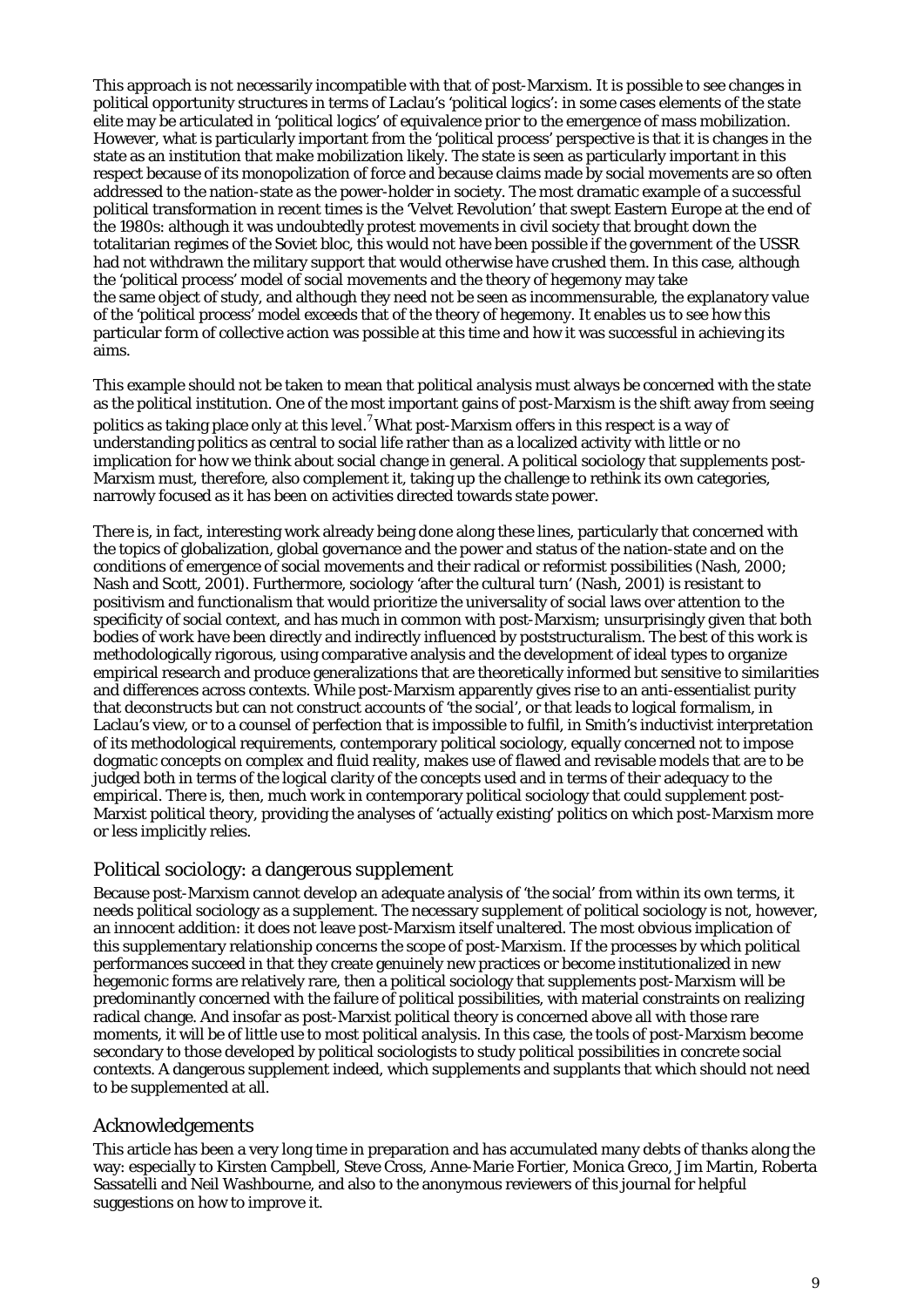#### **Notes**

1 The site of cultural politics is also, for Butler, the site of agency. She argues that performativity is not to be understood as the act by which a subject brings into being what he or she names. It is rather that the subject herself or himself is brought into being as a willing, gendered, human being in performativity. At the same time, because regulatory norms require repetition, it is never enough simply to obey them; the subject is never outside gendered constructions, but nor is he or she completely within them. The necessity for repetition, for the continual reenactment of norms, is also the condition of agency. In Butler's words (1993: 220): '[A]gency is the hiatus in iterability, the compulsion to install an identity through repetition, which requires the very contingency, the undetermined interval, that identity insistently seeks to foreclose.'

2 As Jorge Larrain notes, Marx's idea of praxis is that consciousness is constitutive of material reality insofar as it depends on human practice. The alternative Marxist understanding of the relation between the material world and consciousness depends on what is called the 'base–superstructure' model in which ideas are seen as independent of, and ultimately determined by, economic relations (Larrain, 1986: 16–17). This is the model on which functionalism depends: the superstructural forms of capitalism, including the family, are determined by the exigencies of the capitalist economy.

3 Butler (1997b) has addressed the question of the endurance of regulatory norms and the difficulty of destabilizing them in *The Psychic Life of Power*, focusing on the formation of the subject in relation to power. However successful this project may be, though, it clearly does not begin to deal with the question of material constraints that exist independently of subjectivity.

4 It should perhaps be noted here that these claims concern only the objects of social theory. At the meta-theoretical level Laclau and Mouffe do make knowledge-claims: concerning the unknowability of social objects and also how an overdetermined social field is constructed.

5 The question of historical specificity I am investigating here does not concern the limits of representation, which do not pose any greater problems for sociology than for any other systematic body of knowledge (see note 4). If anything it concerns the status of what Laclau calls 'the example' (Laclau, 2000c: 64). For an example to add nothing to content, as Laclau suggests, is to put 'content' on the side of concept as transhistorical *as opposed to* concept as historically specific, rather than to show how content is both universal and particular, which is what he wants to argue. When Laclau gives examples of particular political demands or mass mobilizations in relation to an 'empty signifier', we are to suppose that the details of these examples are of no importance to either the form or the content of the universal. However, as Butler points out, the very contestation of an empty signifier suggests that more attention needs to be paid to particularities, rather than to the relation between the universal and the particular as such. What the example adds to content is, therefore, concrete details of the actual contestation of the universal in question. My point here is different. It is simply that the content of Laclau's examples is important because social movements have not always existed, 'the state' has a very different structure in the postcolonial and metropolitan context, 'capitalism' is not unchanging and so on. It is because concepts of 'social movement', 'the state' and 'capitalism' are significantly context-specific that it is important to understand how and why we use them to delineate particular social phenomena. This is the task of political sociology that I am arguing for here as a necessary addition to post-Marxism.

6 I have given an account of Laclau's and Mouffe's post-Marxism that focuses on the Derridean, rather than the Lacanian, development of their work. In my view, the theory of hegemony with which I am principally concerned here makes use of Derrida and Lacan to very similar ends in showing the limits of representation and its consequences for political theory, and I have focused on the former for reasons of space. It seems to me that Laclau's later 'Lacanian turn' raises similar problems with regard to an implied but unelaborated political sociology but it is not possible to deal with that here.

7 In this respect, Laclau's normative focus on the 'political logic' of equivalence as the only possibility for a left project is somewhat limiting, suggesting as it does a totalizing view of progressive politics that, under current social conditions, must take the state as its ultimate focus.

### Bibliography

Barrett, M. (1980) *Women's Oppression Today: Problems in Marxist Feminist Analysis*. London: Verso

Barrett, M. (1991) *The Politics of Truth: from Marx to Foucault.* Cambridge: Polity.

Butler, J. (1990) *Gender Trouble: Feminism and the Subversion of Identity*. London: Routledge.

Butler, J. (1993) *Bodies That Matter: on the Discursive Limits of Sex*. London: Routledge.

Butler, J. (1997a) *Excitable Speech: A Politics of the Performative*. London: Routledge.

Butler, J. (1997b) *The Psychic Life of Power*. Stanford, CA: Stanford University Press.

Butler, J. (1998) 'Merely Cultural', *New Left Review* 227 (January/February): 33–44.